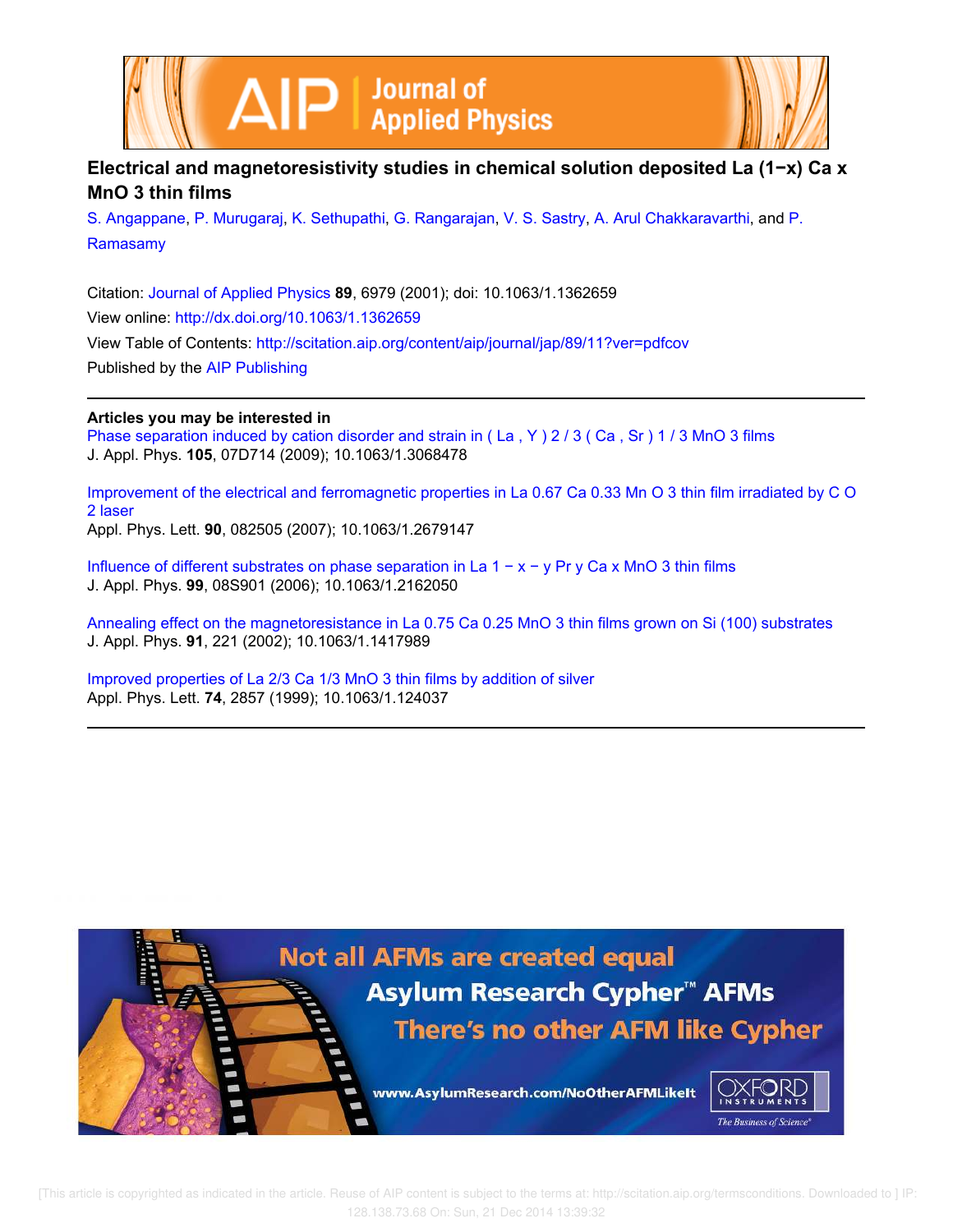# **Electrical and magnetoresistivity studies in chemical solution deposited La**"**1Àx**…**CaxMnO<sup>3</sup> thin films**

S. Angappane, P. Murugaraj, K. Sethupathi,<sup>a)</sup> and G. Rangarajan *Department of Physics, Indian Institute of Technology Madras, Chennai-600 036, India*

V. S. Sastry

*Material Science Division, Indira Gandhi Centre for Atomic Research, Kalpakkam-601 302, India*

#### A. Arul Chakkaravarthi and P. Ramasamy

*Crystal Growth Centre, Anna University, Chennai-600 025, India*

High quality magnetoresistive  $La_{(1-x)}Ca_xMnO_3$  thin films have been prepared by the chemical solution deposition technique. A solution of propionate precursors of lanthanum, calcium, and manganese in propionic acid was used for this purpose. Films of varying compositions  $(x \text{ varying})$ from 0.1 to 0.4) were spin coated on to  $LaAlO<sub>3</sub>(100)$  and  $SrTiO<sub>3</sub>(100)$  substrates at room temperature and pyrolyzed in the temperature range 600–850 °C. For fixed compositions, annealing at higher temperatures shifts the insulator–metal transition temperature  $(T<sub>I-M</sub>)$  to higher values accompanied by a reduction in the resistivity values. The  $T_{I-M}$  variation for different *x* values was found to be less pronounced in the compositions  $x=0.2$ , 0.3, and 0.4. Typical  $T<sub>I-M</sub>$  values of 283 K and 290 K were obtained for  $La_{0.7}Ca_{0.3}MnO_3$  coated on  $LaAlO_3$  and  $SrTiO_3$  substrates, respectively, when annealed at 850 °C. The substrate effect was found to be more pronounced for the *x* value 0.1 which showed two peaks (one at 271 K and another at 122 K) in the  $\rho$ -*T* curve. The roles of substrate mismatch, composition variation, and annealing temperatures are discussed. © 2001 American Institute of Physics. [DOI: 10.1063/1.1362659]

#### **INTRODUCTION**

The recent discovery of colossal magnetoresistance ~CMR! in doped perovskite manganites such as  $R_{(1-x)}A_xMnO_3$  (R=La, Nd, Sm, and Pr, A=Ca, Sr, Ba, and Pb) near the phase transition from a paramagnetic insulator at high temperatures to a ferromagnetic metal at low temperatures has rekindled interest in these materials from both a fundamental and an applications point of view.<sup>1,2</sup> However, the need for a high magnetic field of the order of a Tesla is an impediment to practical applications. The half-metallic nature of the electronic structure<sup>3</sup> of these compounds implies a 100% spin polarization, which is of significance in magnetic tunnel junctions. Values as high as 86% have been measured experimentally in thin film tunnel magnetoresistance junctions.<sup>4</sup> It is therefore important to fabricate and characterize high quality epitaxial films using a simple, inexpensive, and reproducible method in which the stoichiometry can be accurately predetermined and controlled. The technique of solution spin coating/chemical solution deposition<sup>5</sup> has been found to be attractive in comparison with dc magnetron sputtering, pulsed laser deposition, and chemical vapor deposition. In this article we present preliminary electrical resistivity and magnetoresistivity measurements on chemical solution deposition (CSD) films of  $La_{(1-x)}Ca_xMnO_3$  (LCMO) on LaAlO<sub>3</sub> (100) (LAO) and  $SrTiO<sub>3</sub>$  (100) (STO) single crystal substrates.

#### **EXPERIMENTAL DETAILS**

A precursor solution containing various metal propionates in stoichiometric proportion was prepared and dissolved in a definite amount of propionic acid to obtain 0.3 molar solution. For this purpose, metal propionates were prepared by double decomposition reaction of the commercially available high purity metal acetates, i.e.,  $La(OOCH<sub>3</sub>)<sub>2</sub>$ (CDH),  $Ca(OOCH<sub>3</sub>)<sub>2</sub>$  (CDH), and  $Mn(OOCH<sub>3</sub>)<sub>2</sub>$  (CDH) in propionic acid.

Fourier transform infrared (FTIR) studies were carried out on Ca/Mn/La propionates using a Bruker IFS 66 V FTIR spectrometer. The spectrum confirms the formation of the required compound. The IR spectra also revealed the OH stretching frequencies indicating the presence of water of hydration in these compounds.

Thermogravimetric-differential thermal analysis ~TGDTA! measurements of these propionates were performed using a STA-409C NETZSCH, Germany. The TGDTA tracings obtained for propionates show that the pyrolysis above 600 °C completely removes the organic constituents.

Thin films were coated on commercially available LaAlO<sub>3</sub> (100) (LAO) and SrTiO<sub>3</sub> (100) (STO) substrates. These precursor films thus obtained were pyrolyzed at 600 °C in a preheated furnace for about 30 min. Coating process was repeated several times to obtain the desired film thickness. Later, the films were annealed at 850 °C. The x-ray diffraction (XRD) patterns of these films were obtained using a STOE x-ray diffractometer. Scanning electron microscopic (SEM) investigations of the surface and the interface a)Electronic mail: ksethu@acer.iitm.ernet.in 61 contract of these films were carried out using Leo Stereo Scan 400,

0021-8979/2001/89(11)/6979/3/\$18.00 6979 © 2001 American Institute of Physics

 [This article is copyrighted as indicated in the article. Reuse of AIP content is subject to the terms at: http://scitation.aip.org/termsconditions. Downloaded to ] IP: 128.138.73.68 On: Sun, 21 Dec 2014 13:39:32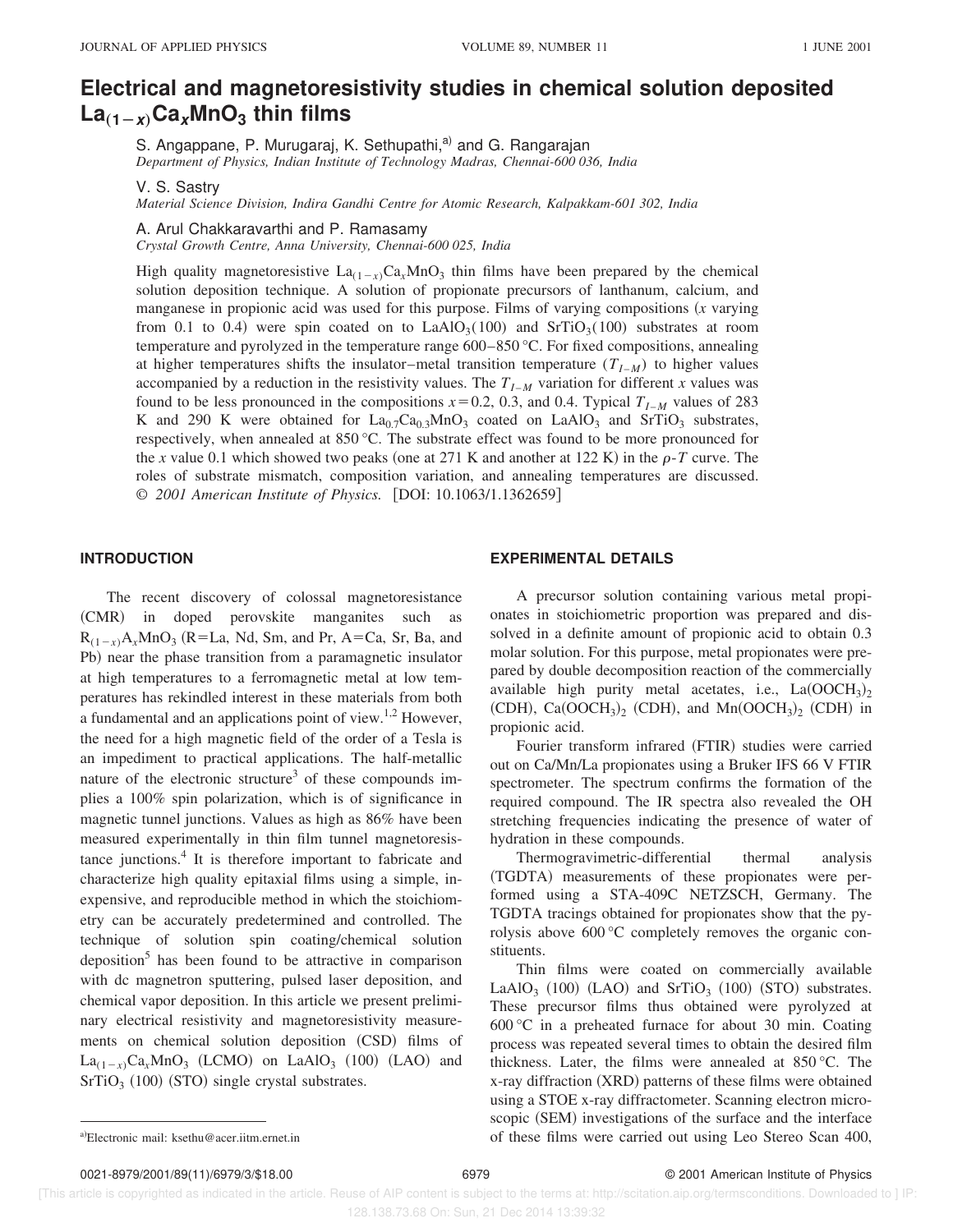

FIG. 1. SEM photograph of a cross section of  $La_{0.6}Ca_{0.4}MnO_3/LaAlO_3$  thin film.

UK. Low temperature resistivity measurements were made by the conventional four probe method down to 20 K using a Janis closed cycle refrigerator and magnetoresistance was measured in a field of 1.5 T down to liquid nitrogen temperature using a bath type cryostat and a Varian electromagnet.

#### **RESULTS AND DISCUSSION**

From the sectional SEM image of a typical LCMO  $(0.4)$ film on the LAO substrate it can be seen that the film thickness is of the order  $0.5 \mu m$  and its adherence to the substrate is good  $(Fig. 1)$ . On the top surface of the film, granularity is observed to a small extent and is due to insufficient high temperature annealing of the film. However, even these grains on the top layer are highly oriented as verified by the absence of  $XRD$  peaks other than  $(h00)$ . Annealing the films at higher temperatures for a longer time should allow the grains to merge and form a smooth surface.<sup>6</sup>

Figure 2 shows the XRD pattern of LCMO thin films coated on LAO substrates with compositions in the range



FIG. 2. XRD pattern of  $La_{(1-x)}Ca_{(x)}MnO_3$  ( $x=0.1, 0.2, 0.3, 0.33,$  and 0.4) thin films coated on  $LaAlO<sub>3</sub>$  substrate.

TABLE I. The values of the *I*–*M* transition temperature of LCMO on LAO substrates.

| Substrate  | Composition | a(A)  | $T_n$ (K) | $MR\%$<br>at $T_n$ | $\rho_{\text{max}}$ (m $\Omega$ m) |
|------------|-------------|-------|-----------|--------------------|------------------------------------|
| LAO        | 0.1         | 3.864 | 271       | 25                 | 2.76                               |
| LAO        | 0.2         | 3.863 | 287       | 40                 | 3.16                               |
| LAO        | 0.3         | 3.858 | 283       | 42                 | 2.26                               |
| LAO        | 0.33        | 3.856 | 279       | 46.5               | 2.81                               |
| LAO        | 0.4         | 3.852 | 280       | 40                 | 3.91                               |
| <b>STO</b> | 0.3         | 3.856 | 290       | 28                 | 4.03                               |

from  $x=0.1$  to  $x=0.4$ . Since the thickness of these films is of the order of micron, the peaks due to the films are more prominent than those of the substrate. For all these films, the major  $XRD$  peaks were indexed corresponding to the  $(100)$ and  $(200)$  planes of a cubic perovskite cell. The peak positions shift to higher angles as the  $Ca^{2+}$  content increases, indicating a decrease in the lattice constant from 3.864  $\AA$  (for  $x=0.10$  to 3.852 Å (for  $x=0.40$ ) (Table I). The LCMO  $(0.3)$  films coated on LAO and STO substrates have a lattice constant of 3.858 and 3.856 Å, respectively. These values are slightly less than that of the bulk materials.<sup>7</sup> The prepared films are thick enough that the substrate misfit is considerably reduced. The shrinkage of the rare earth (RE) manganate lattice is expected when a small sized Ca ion substitutes for a RE ion at the dodecahedral site. LCMO  $(0.1)$  shows the existence of a cubic phase with a lattice constant of 3.864 Å coexisting with some minor phase, which is yet to be identified and is also reflected in the electrical resistivity data.

The resistivity versus temperature plots of all the films show an insulator to metal  $(I-M)$  transition, which is the characteristic of perovskite CMR manganates when cooling down to  $20$  K. For LCMO  $(0.3)$ , film on LAO substrate with a transition temperature of 283 K is observed. This is the highest value reported so far in the sol-gel/CSD derived thin films of this composition on LAO substrate. $8$  The values of the  $I-M$  transition temperature of LCMO  $(x=0.2, 0.3, 0.33, ...)$ and 0.4) on LAO substrates are given in Table I. The highest value of  $T_{I-M}$ =287 K is observed for LCMO (0.2) in the films on LAO. This is higher than the bulk value of 195 K for this composition.<sup>9</sup> Sreekala *et al*.<sup>10</sup> had seen a similar behavior for  $T_{I-M}(290 \text{ K})$  in LCMO (0.2) thin films on LAO prepared by pulsed laser deposition and annealed at 850 °C for 10 h in continuous flowing oxygen. This may be attributed to several factors such as lattice mismatch-induced strains, cationic vacancies and compression of the *c*-axis lattice parameter resulting in a decrease in the unit cell volume. The substrate effect in the case of our CSD derived thin films is more prominent in the low calcium containing compositions. This was evidenced by the anomalous behavior of the LCMO  $(0.1)$  film. From the reported phase diagram for the LCMO system, the bulk compound with  $x=0.1$  does not show any  $I - M$  transition down to 20 K. When a thin film of this composition was prepared by the CSD technique, the resistivity behavior was surprisingly different. Two peaks in the  $\rho$ -*T* plot are observed at 122 and 271 K indicating the coexistence of two possible phases undergoing *I* – *M* transitions at two different temperatures. The formation and stabi-

 [This article is copyrighted as indicated in the article. Reuse of AIP content is subject to the terms at: http://scitation.aip.org/termsconditions. Downloaded to ] IP: 128.138.73.68 On: Sun, 21 Dec 2014 13:39:32